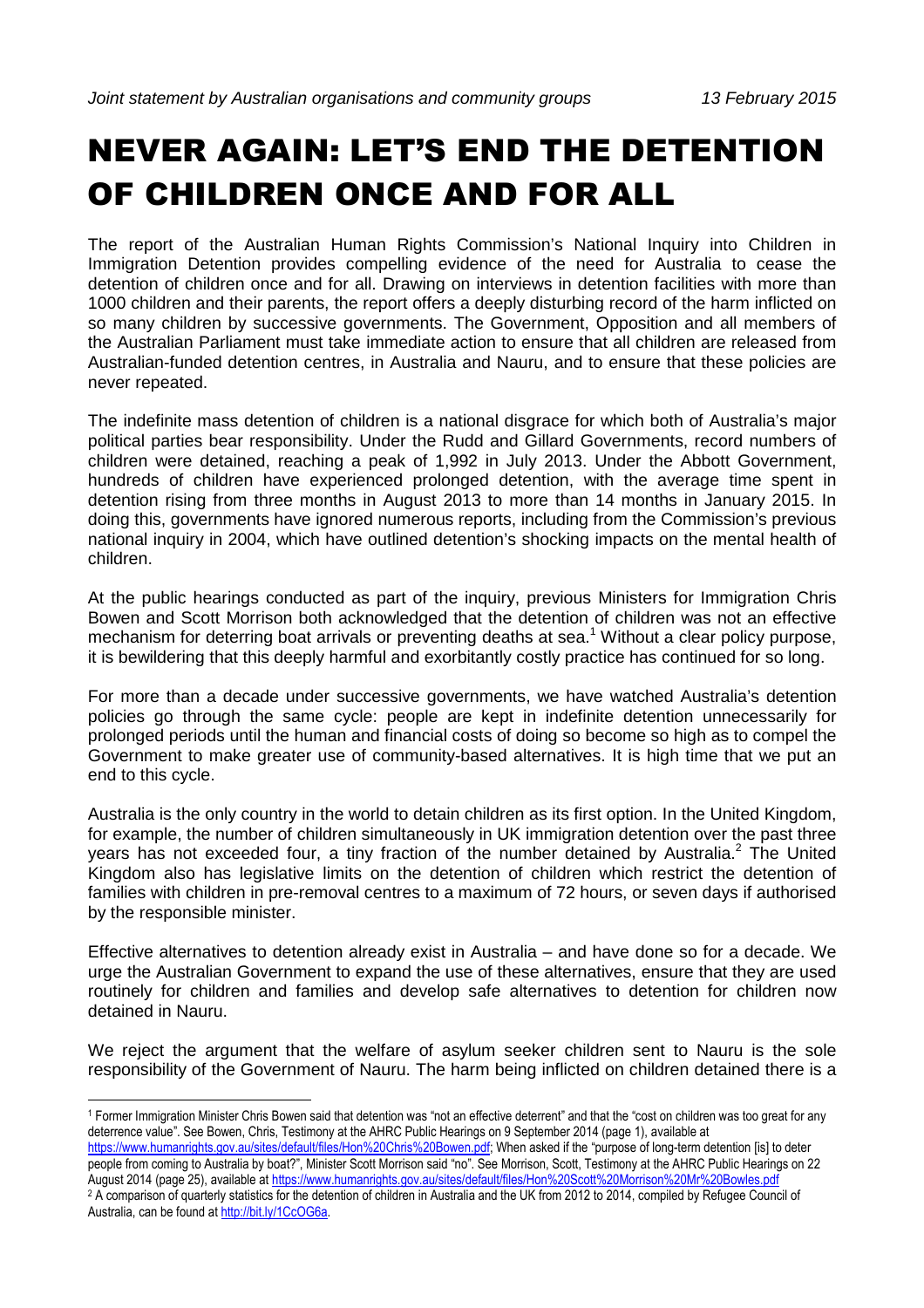direct result of Australia's actions. Australia was responsible for sending children and their families to Nauru against their will, in full knowledge that they would face prolonged indefinite detention. Australia remains responsible for funding the detention centre in Nauru; indeed, without Australia's support, the centre would cease to operate.

After the Commission's 2004 report into the detention of children, the Australian Government pledged that children would be detained only as a last resort. As the Commission's new report clearly shows, such non-binding political promises are meaningless. We urge the Australian Parliament to:

- 1. Introduce legislation to prevent children from being detained for immigration purposes in the future.
- 2. End the offshore processing of asylum claims and return all asylum seekers currently subject to offshore processing to Australia, prioritising children and their families.
- 3. Refer allegations of child sexual abuse in Australian-funded detention centres to the Royal Commission into Institutional Responses to Child Sexual Abuse.

As the UN Committee on the Rights of the Child has ruled, "the detention of a child because of their or their parent's migration status constitutes a child rights violation and always contravenes the principle of the best interests of the child."<sup>3</sup> So long as Australia continues to detain children as a measure of first rather than last resort; so long as our laws fail to protect children against prolonged indefinite detention; so long as any child remains in detention as a result of Australia's actions, we will be failing in our duty to protect the best interests of children in our care.

We have comprehensive, consistent and irrefutable evidence of the harm caused by prolonged indefinite detention. We have practical, humane and effective solutions at our disposal. It's time to end the detention of children once and for all. It's time to stand up and say: never again.

This statement is supported by: Refugee Council of Australia (statement coordinator) A Just Cause ACT Council of Social Service ActionAid Australia Adventist Development and Relief Agency Australia Ahmadiyya Muslim Association of Australia Aireys Inlet Rural Australians for Refugees Amnesty International Australia Anglican Social Responsibilities Commission, Diocese of Perth Apollo Bay Rural Australians for Refugees Asia Pacific Journalism Centre Association for Services to Torture and Trauma Survivors (ASeTTS) Association for the Wellbeing of Children in Health Asylum Insight Asylum Seeker Resource Centre Asylum Seekers Centre Auburn Diversity Services Inc Australian Afghan Hassanian Youth Association Australian Anti-Bases Campaign Coalition Australian Baptist Ministries Australian Catholic Migrant and Refugee Office Australian Catholic Social Justice Council Australian Churches Refugee Taskforce Australian Coalition to End Immigration Detention of Children Australian Council For International Development Australian Council of Social Service Australian Council of Trade Unions Australian Doctors International

 $\overline{a}$ 3 Committee on the Rights of the Child, *The Rights of all Children in the Context of International Migration: Report of the 2012 Day of General Discussion*, paragraph 78, http://www2.ohchr.org/english/bodies/crc/docs/discussion2012/ReportDGDChildrenAndMigration2012.pdf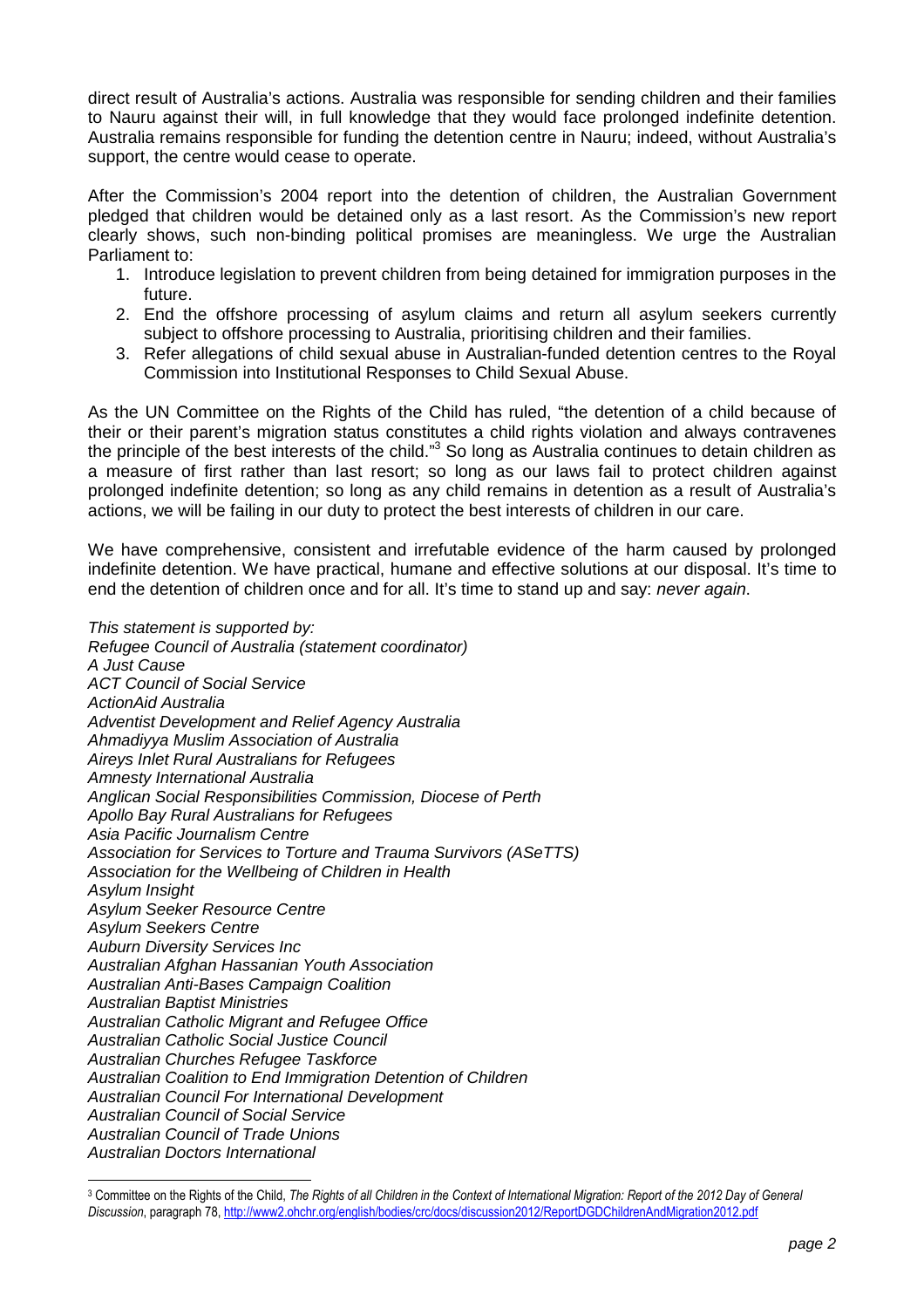Australian Jewish Democratic Society Australian Lasallian (Asia-Pacific) Foundation Australian Lutheran World Service Australian National Committee on Refugee Women Australian Refugee Association Australia-Tamil Solidarity Ballarat Catholic Diocesan Social Justice Commission Ballarat Community Health Balmain for Refugees Baptcare (Victoria and Tasmania) Baptist Care Australia Baptistcare Incorporated (WA) Bayside Refugee and Advocacy Association Bellarine for Refugees Blue Mountains Refugee Support Group B'nai B'rith Australia/New Zealand Border Crossing Observatory, Monash University Braidwood Rural Australians for Refugees Bridge for Asylum Seekers Foundation Brigidine Asylum Seekers Project Brisbane Refugee and Asylum Seeker Support Network (BRASS) Broadway and Glebe Catholic Social Justice Group Burmese Rohingya Community in Australia Campus Refugee Rights Club, University of Melbourne Canberra Refugee Support Caritas Australia Catholic Archdiocese of Melbourne, Office of Justice and Peace Catholic Diocese of Darwin Catholic Diocese of Parramatta, Social Justice Office Catholic Diocese of Toowoomba, Social Justice Commission Catholic Immigration Office (Sydney) Catholic Justice and Peace Commission, Archdiocese of Brisbane Catholic Social Justice Commission, Archdiocese of Canberra-Goulburn Catholic Social Services Australia Catholics in Coalition for Justice and Peace Centacare South West NSW Central Victorian Refugee Support Network Centre for Advocacy Support and Education for Refugees Centre for Human Rights Education, Curtin University Centre for Multicultural Youth Centre for Refugee Research, University of NSW Centrecare (WA) ChildFund Australia Children's Healthcare Australasia Children's Rights International **ChilOut** Christian Brothers Oceania Christian Brothers Tasmania Coalition for Asylum Seekers, Refugees and Detainees Coalition for Justice and Peace in Palestine (Sydney) cohealth Combined Refugee Action Group Common Grace **Communicare** Community Migrant Resource Centre Conference of Leaders of Religious Institutes in NSW Council of Social Service of NSW Cyber Christian Community WA Darwin Asylum Seekers' Support and Advocacy Network Daughters of Our Lady of the Sacred Heart Overseas Aid Fund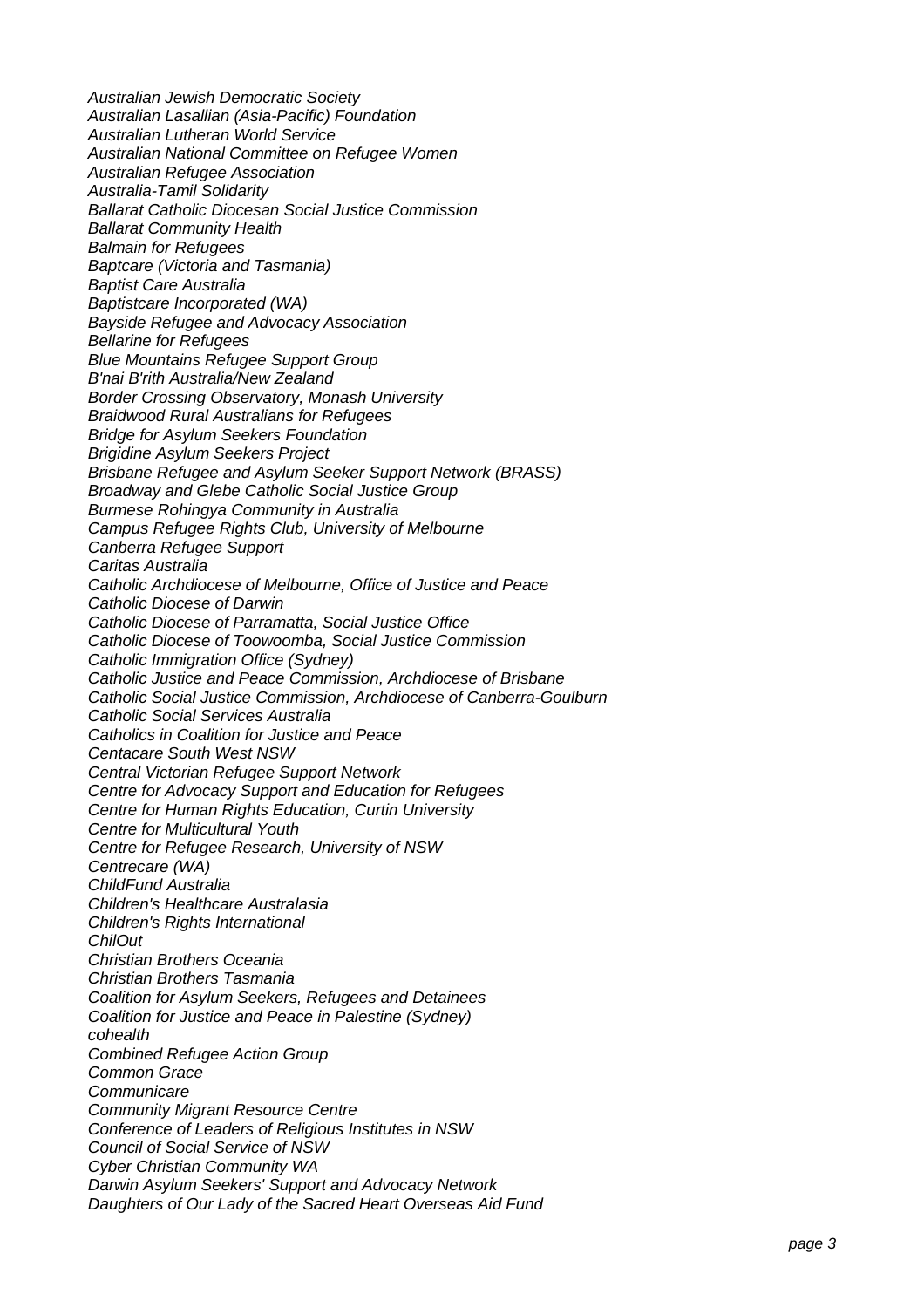Domestic Violence Service Management Dominican Sisters of Eastern Australia and the Solomon Islands Edmund Rice Centre Mirrabooka Edmund Rice Centre Sydney Edmund Rice Network Tasmania Ethnic Communities' Council of Victoria Federation of Ethnic Communities' Councils of Australia Federation of Liberian Communities in Australia FHEAL Foundation Fitzroy Learning Network Geelong Interchurch Social Justice Network Geelong Refugee Action and Information Network Global Campaign to End Immigration Detention of Children God's Dwelling Place Bethany City Church Habitat for Humanity Australia Help - Himalayan Youth Foundation Horn of Africa Relief and Development Agency House of Hospitality, Broadmeadow (NSW) House of Welcome House of Welcome Ballarat Humanitarian Research Partners Hunter Ecumenical Social Justice Network Immigration Advice and Rights Centre Independent and Peaceful Australia Network (NSW) Indigenous Social Justice Association International Commission of Jurists Australia International Detention Coalition International Society for Human Rights - Australia Islamic Council of Victoria Islamic Relief Australia Jesuit Refugee Service Australia Jesuit Social Services Josephite Community Aid Justice Connect Justice for Palestine Matters, Sydney Justice, Ecology and Development Office, Catholic Archdiocese of Perth Justice, Peace and Integrity of Creation Commission, Carmelites of Australia and Timor Leste Kommonground Labor for Refugees Lentara UnitingCare Loddon Campaspe Multicultural Services Loreto Sisters of Australia and South East Asia MacKillop Family Services Marist Sisters Marrickville Peace Group Melaleuca Refugee Centre Mercy Community Services Mercy Works Migrant Resource Centre of South Australia Missionaries of the Sacred Heart Justice and Peace Centre Multicultural Council of Tasmania Multicultural Youth Advocacy Network Australia Nonlethal Security for Peace Campaign Northern Settlement Services NSW Teachers Federation NT Council of Social Service Occupational Opportunities for Refugees and Asylum Seekers Oromia Support Group Australia Oxfam Australia Partners Relief and Development Australia